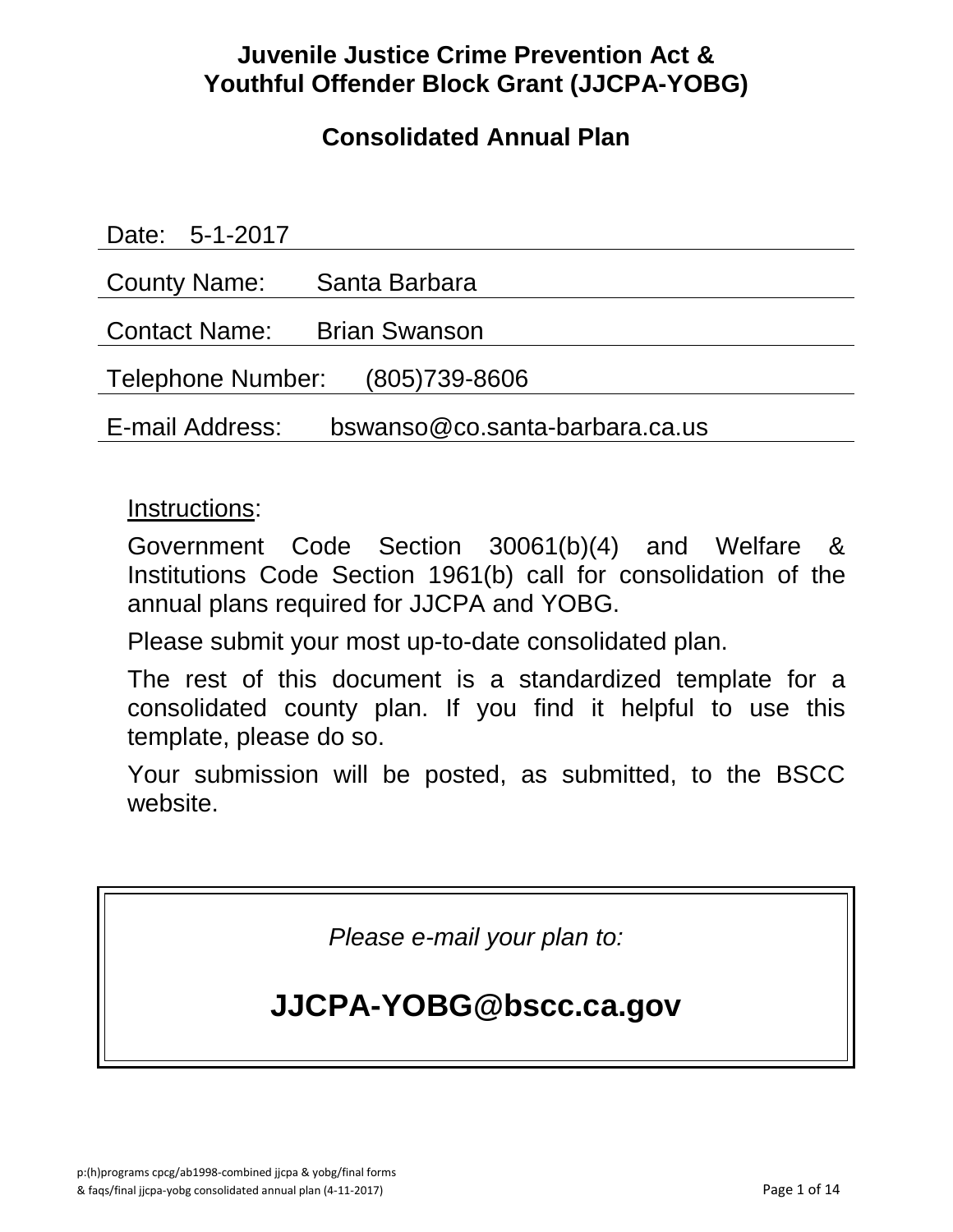## **Juvenile Justice Plan**

Part I. Countywide Service Needs, Priorities and Strategy

- A. Assessment of Existing Services
- B. Identifying and Prioritizing Focus Areas
- C. Juvenile Justice Action Strategy

Part II. Juvenile Justice Crime Prevention Act (JJCPA)

- A. Information Sharing and Data Collection
- B. Funded Programs, Strategies and/or System Enhancements

Part III. Youthful Offender Block Grant (YOBG)

- A. Strategy for Non-707(b) Offenders
- B. Regional Agreements
- C. Funded Programs, Placements, Services, Strategies and/or System **Enhancements**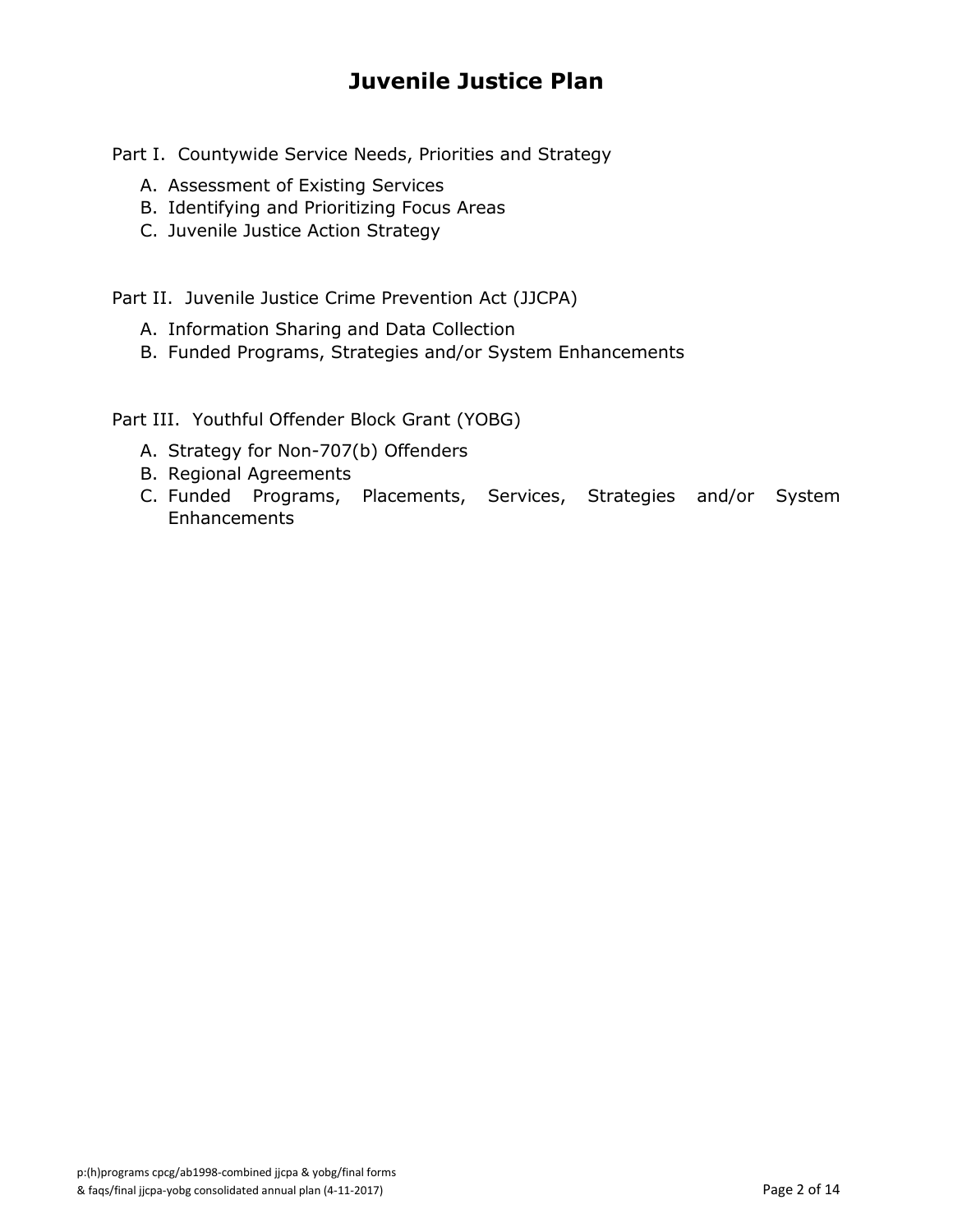#### **Part I. Service Needs, Priorities & Strategy**

*Authority: Government Code Section 30061(b)(4)(A) The multiagency juvenile justice plan shall include, but not be limited to, all of the following components:*

*(i) An assessment of existing law enforcement, probation, education, mental health, health, social services, drug and alcohol, and youth services resources that specifically target at-risk juveniles, juvenile offenders, and their families.*

*(ii) An identification and prioritization of the neighborhoods, schools, and other areas in the community that face a significant public safety risk from juvenile crime, such as gang activity, daylight burglary, late-night robbery, vandalism, truancy, controlled substances sales, firearm-related violence, and juvenile substance abuse and alcohol use.*

*(iii) A local juvenile justice action strategy that provides for a continuum of responses to juvenile crime and delinquency and demonstrates a collaborative and integrated approach for implementing a system of swift, certain, and graduated responses for at-risk youth and juvenile offenders.*

*Government Code Section 30061(b)(4)(B)(ii) Collaborate and integrate services of*  all the resources set forth in clause (i) of subparagraph (A), to the extent *appropriate.*

#### **A. Assessment of Existing Services**

Include here an assessment of existing law enforcement, probation, education, mental health, health, social services, drug and alcohol, and youth services resources that specifically target at-risk juveniles, juvenile offenders, and their families.

No change to 2016 Update to County's Comprehensive Multiagency Juvenile Justice Plan (CMJJP) on file.

Describe what approach will be used to facilitate collaboration amongst the organizations listed above and support the integration of services.

No change from CMJJP.

#### **B. Identifying and Prioritizing Focus Areas**

Identify and prioritize the neighborhoods, schools, and other areas of the county that face the most significant public safety risk from juvenile crime.

 The CMJJP does not identify specific geographic areas or particular sites where program services are focused. Youth serving agencies, particularly those that work with delinquent youth, are familiar with areas within communities where delinquency may be more of an issue. However, agencies tend to provide services having the county or whole communities in mind, regardless of the frequency of delinquency in any one area of a city. Further, opinions of where the most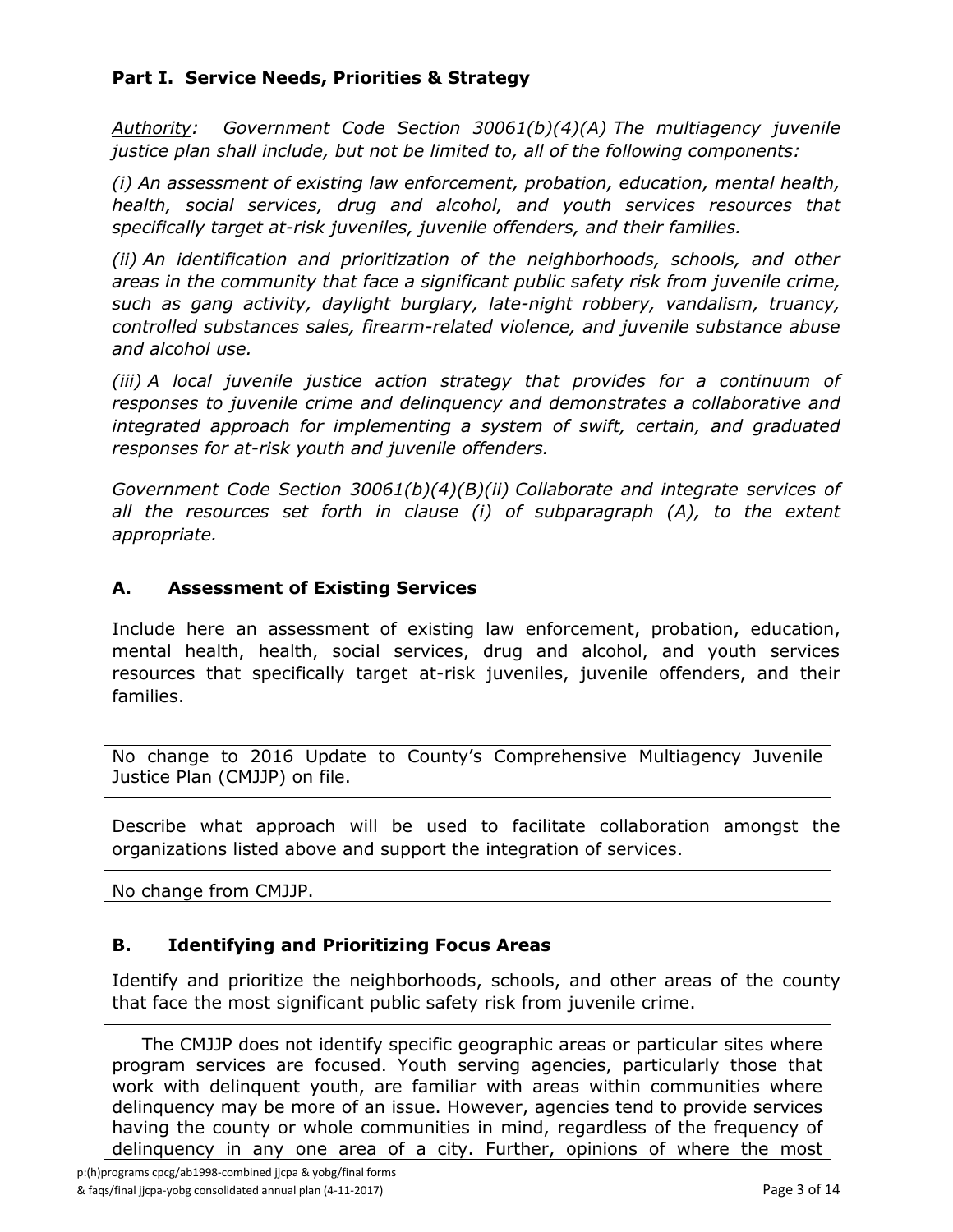problematic areas are in a community vary by discipline. Even so, JJCPA and YOBG funded programs provide direct services and probation supervision to highrisk/high need youth in all areas and communities within the county. As a result, youth who may reside in areas where delinquency is more commonplace still receive and benefit from available programs and services. Further, communitybased organizations that work with at-risk and delinquent youth make their own referrals to other service providers for specific needs and which are more likely to be neighborhood-based or focused.

#### **C. Juvenile Justice Action Strategy**

Describe your county's juvenile justice action strategy. Include an explanation of your county's continuum of responses to juvenile crime and delinquency as well as a description of the approach used to ensure a collaborative and integrated approach for implementing a system of swift, certain, and graduated responses for at-risk youth and juvenile offenders.

No change from CMJJP.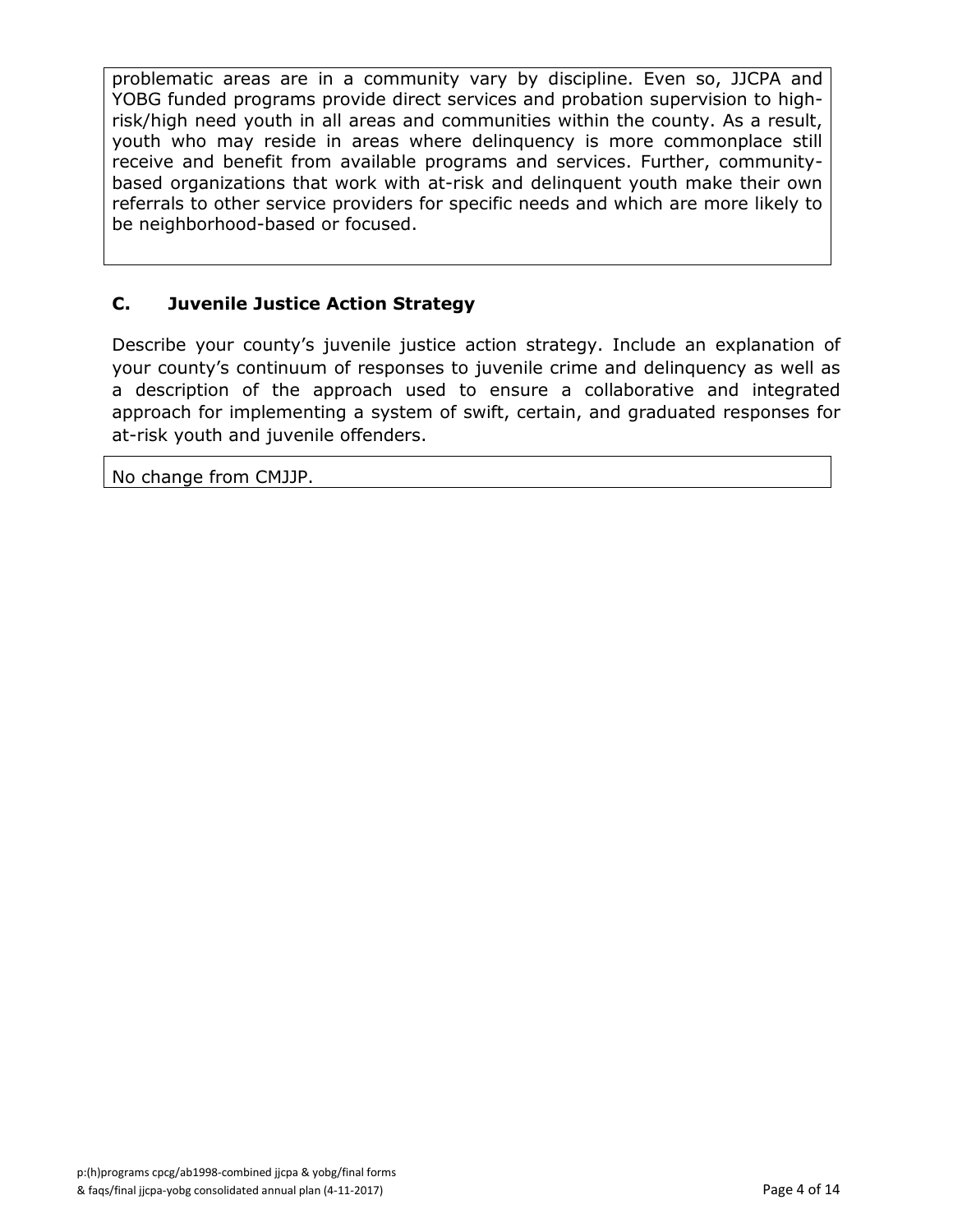#### **Part II. Juvenile Justice Crime Prevention Act (JJCPA)**

*Authority: Government Code Section 30061(b)(4)(B) Programs, strategies, and system enhancements proposed to be funded under this chapter shall satisfy all of the following requirements:*

*(i) Be based on programs and approaches that have been demonstrated to be effective in reducing delinquency and addressing juvenile crime for any elements of response to juvenile crime and delinquency, including prevention, intervention, suppression, and incapacitation.*

*(iii) – Employ information sharing systems to ensure that county actions are fully coordinated, and designed to provide data for measuring the success of juvenile justice programs and strategies."*

*Government Code Section 30061(b)(4)(A) The multiagency juvenile justice plan shall include, but not be limited to, all of the following components:*

*(iv) A description of the programs, strategies, or system enhancements that are proposed to be funded pursuant to this subparagraph.*

#### **A. Information Sharing and Data**

Describe your information systems and their ability to facilitate the sharing of data across agencies within your county. Describe the data obtained through these systems and how those data are used to measure the success of juvenile justice programs and strategies.

 Data that may be used to assess program performance and assist in decisionmaking regarding any modifications, deletions, or additions to the established core programs is nearly exclusively contained in the Probation Department's case management system. Data from this system is used internally for a variety of purposes including research, resource management, and trend analysis. It is also used for a variety of external purposes by the Department and other organizations. These include informing committees such as the JJCC or the Board of Supervisors about current trends, as well as supporting programs of community-based organizations that use the data to respond to grant requirements or support their mission statement. The CMJJP contains a number of graphs containing data pulled from this case management system. The Department's case management system is not compatible with other agency systems or the State's CWS/CMS.

#### **B. Funded Programs, Strategies and/or System Enhancements**

Using the template on the next page, describe each program, strategy and/or system enhancement that will be supported with funding from JJPCA, identifying anything that is co-funded with Youthful Offender Block Grant (YOBG) moneys.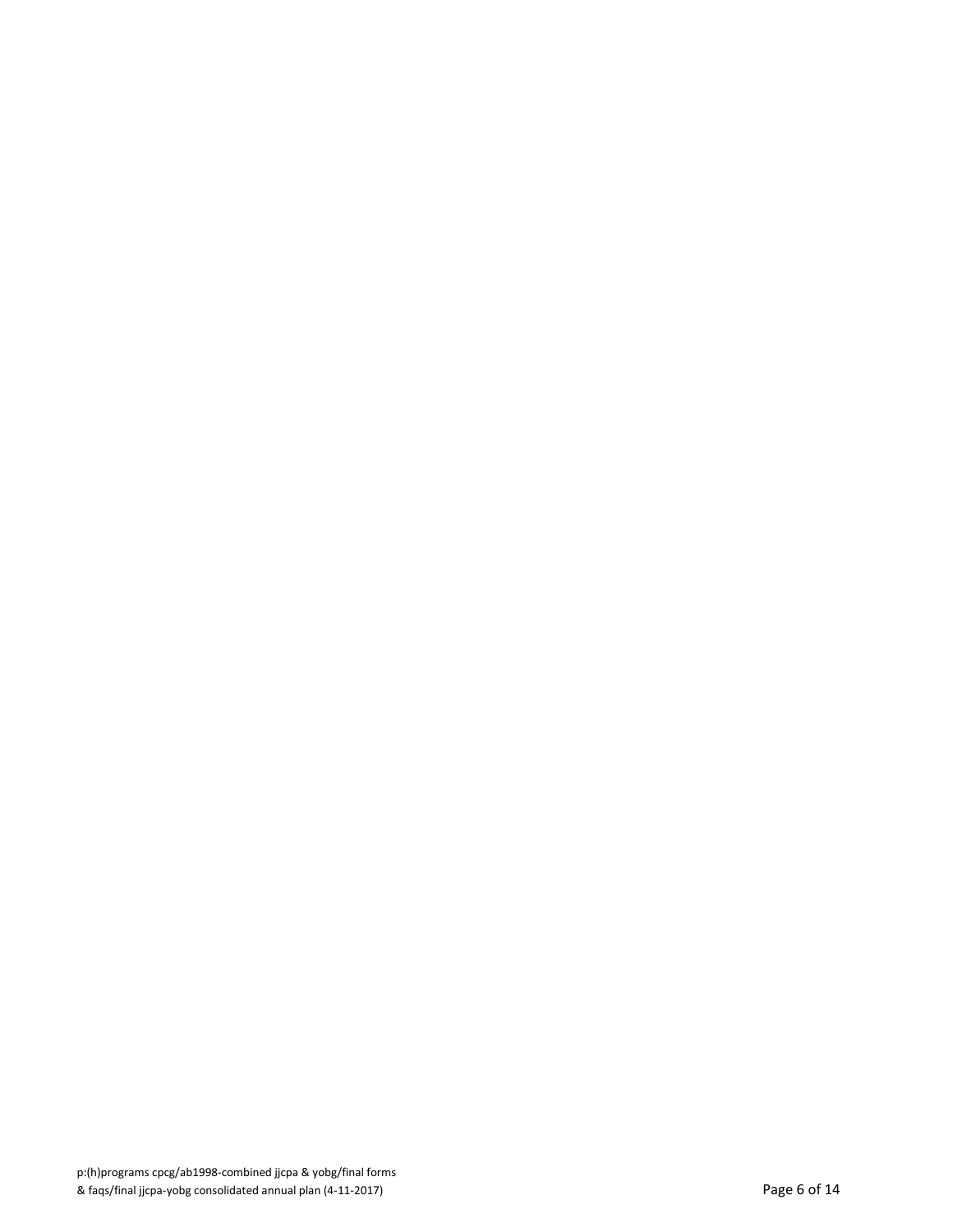### **JJCPA Funded Program, Strategy and/or System Enhancement**

*This template should be copied as many times as needed to capture every program, strategy and system enhancement you plan to fund next year.*

#### *Program Name:*

School-Based Officer

#### **Evidence Upon Which It Is Based:**

The program is a probation supervision strategy where the emphasis is placed on contact with supervised youth at school sites. Unfortunately, as a result of ongoing budget reductions, the Department has been unable to assign officers to school campuses consistently. Cases are assigned to high-risk caseloads following risk assessment and case planning.

#### *Description:*

 When implemented, the SBO program intended that deputy probation officers (DPO) would be assigned to area high schools and some junior high schools. DPOs were not physically stationed at the school sites, but were assigned cases largely by school so that they could establish a regular presence at the schools. They would work with school administrators and educators, and law enforcement officers assigned to the school sites, in addressing delinquency related issues with students and on campuses. DPOs would make contact with probation supervised youth at the schools and engage other youth as well.

 The program targeted older, more system-involved youth and combined probation supervision with JJCPA funded counseling opportunities.

 At its inception, the Probation Department was able to assign one or two schools to each DPO. That allowed for each officer to become familiar with the school site, students and educators, and any probation supervised youth who attended. Due to staffing reductions, other supervision programs (that may limit participants to certain types of offenders, such as Juvenile Drug Court), and operational considerations at the unit level, it became more difficult to maintain the program's intention of one or two schools per officer. Over time, DPOs assumed more schools and were assigned cases in various parts of a community or across several communities. Further, and in more recent years, schools have become less accommodating to probation contacts with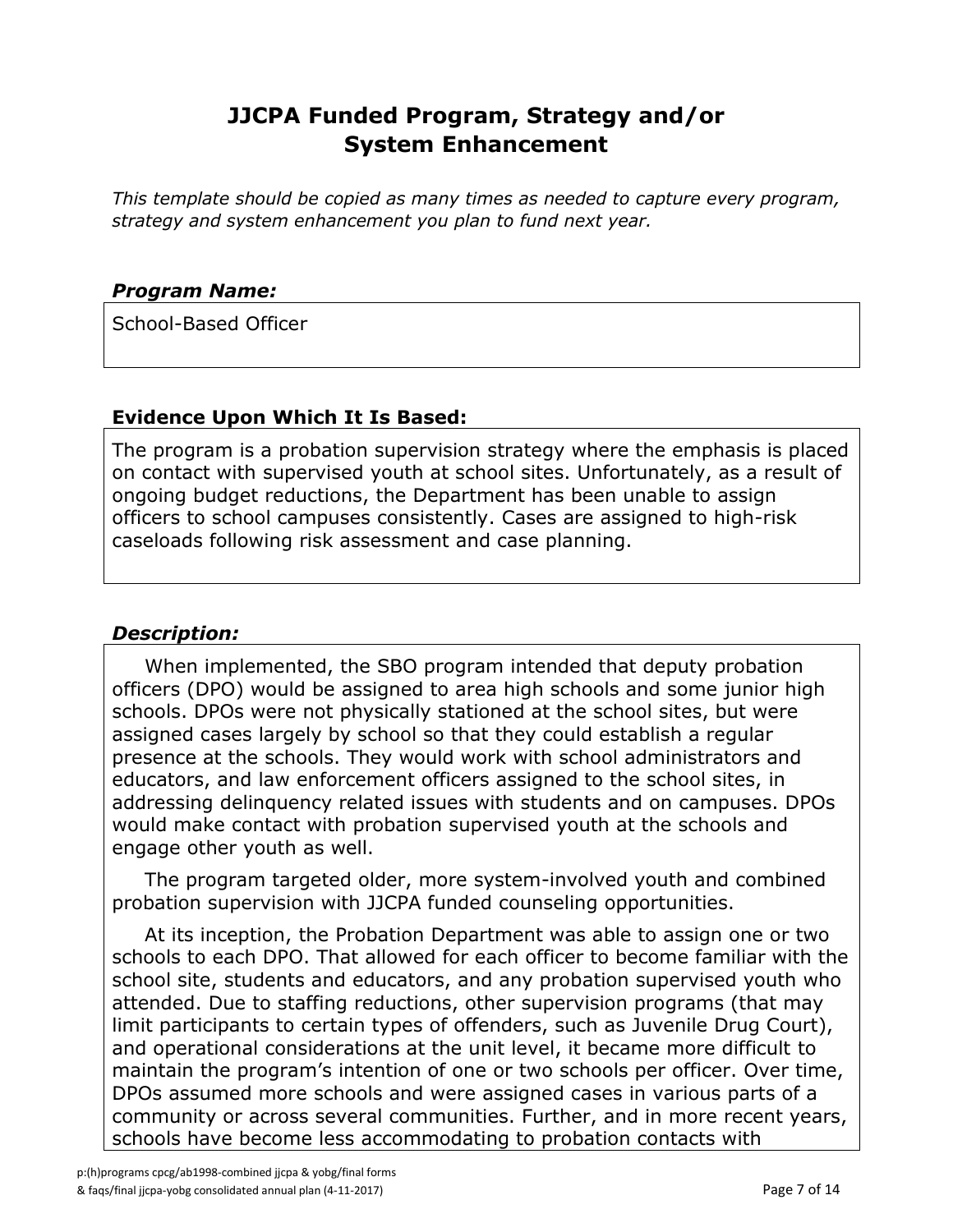supervised youth during school instructional hours. DPOs were limited to specified times during the school day in which they could contact probationers on campus, and this limited their overall effectiveness. In some districts, there were also confidentiality concerns and education record access issues associated with DPOs seeking attendance, performance, and grade information from school sites.

 Currently, the SBO program caseloads are more traditionally supervised and cases are assigned to individual DPOs less by school site and more by caseload capacity and operational considerations. DPOs make contact with probationers at school sites, but do so less often than at the program's inception, and less for case management purposes, and more for specific tasks involving a youth. The Probation Department will be working to identify other ways in which youth can be supervised effectively and will consider more contemporary issues in how it might allocate and focus resources. The Department will coordinate with the JJCC in modifying the focus area for this program component.

 The counseling component associated with the program remains unchanged and probation supervised youth are referred for individual and family counseling for any number of reasons, including substance abuse issues, school problems, and family conflict. Community-based programs provide clinicians for this purpose.

*This template should be copied as many times as needed to capture every program, strategy and system enhancement you plan to fund next year.*

#### *Program Name:*

Early Intervention Officer

#### **Evidence Upon Which It Is Based:**

The program is a probation supervision strategy where emphasis is placed on caseloads targeting a specified group of younger juveniles.

#### *Description:*

 The Early Intervention Officer program assigns younger, usually first-time offenders to specified caseloads in an effort to minimize further system involvement and deter them from future delinquency. Older, more sophisticated youth are assigned to other caseloads. Youth assigned to the Early Intervention program often have less serious offenses, and the intent of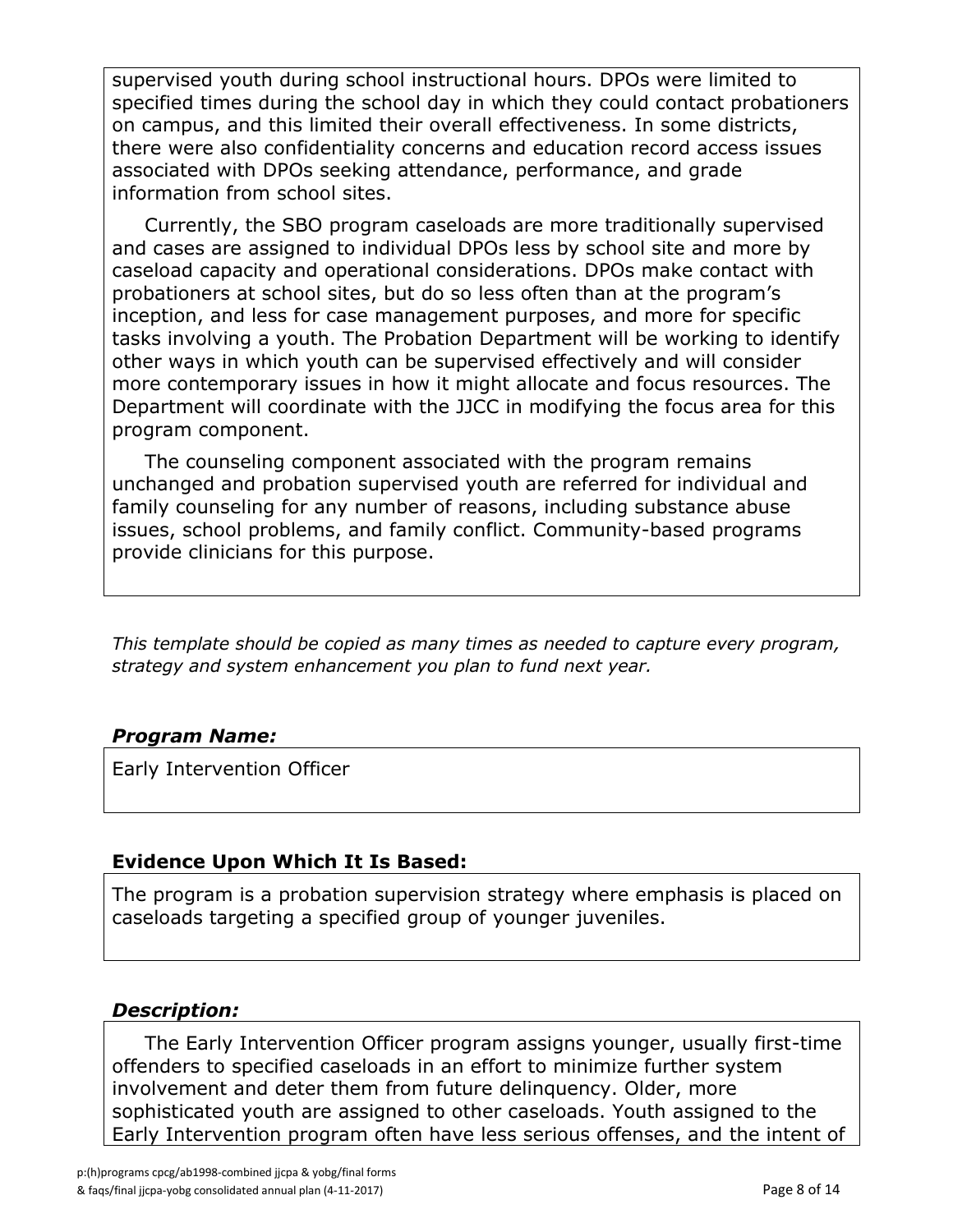the program is to exit them from probation supervision sooner than what might otherwise be the case. The program currently maintains its original intent and focus on younger offenders. However, because of decreased resources over the years since implementation, caseload sizes are more difficult to maintain at lower levels, and DPOs may be assigned other cases in addition to those intended as early intervention cases.

 The Probation Department intends to maintain the Early Intervention program model, but will be considering the inclusion of other early interventions to bolster the program's purpose and effectiveness, including any evidence-based approaches intended for a juvenile justice population. The Department does not intend to modify the program further in the coming fiscal year.

 The counseling component associated with the program remains unchanged and probation supervised youth are referred for individual and family counseling for any number of reasons. Community-based programs provide clinicians for this purpose.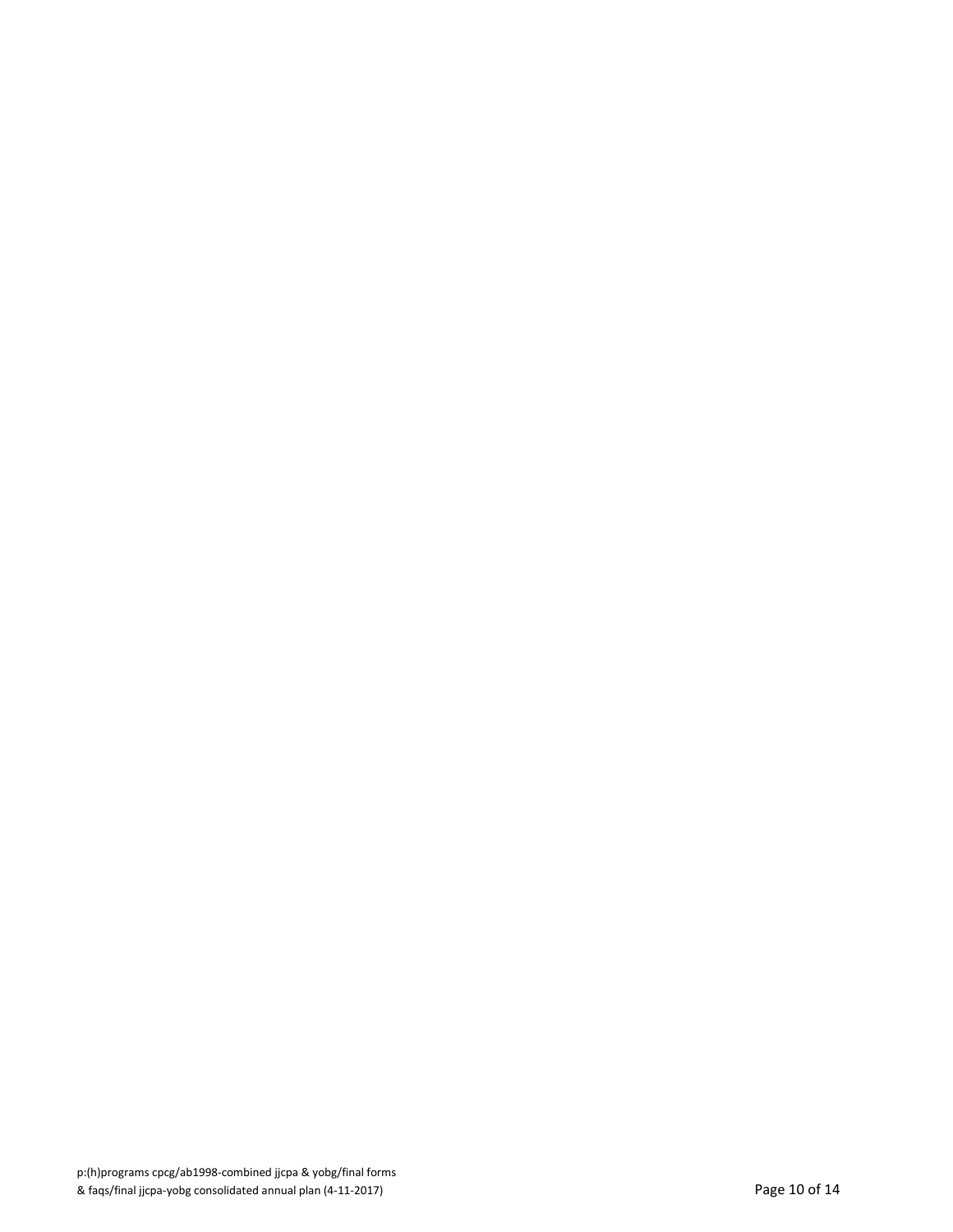#### **Part III. Youthful Offender Block Grant (YOBG)**

*Authority: Welfare & Institutions Code Section 1961(a) – On or before May 1 of each year, each county shall prepare and submit to the Board of State and Community Corrections a Juvenile Justice Development Plan on its proposed programs, strategies, and system enhancements for the next fiscal year from the Youthful Offender Block Grant Fund described in Section 1951. The plan shall include all of the following:*

*(1) A description of the programs, placements, services, strategies, and system enhancements to be funded by the block grant allocation pursuant to this chapter, including, but not limited to, the programs, tools, and strategies outlined in Section 1960.*

*(2) A description of how the plan relates to or supports the county's overall strategy for dealing with youthful offenders who have not committed an offense described in subdivision (b) of Section 707, and who are no longer eligible for commitment to the Division of Juvenile Facilities under Section 733 as of September 1, 2007.*

*(3) A description of any regional agreements or arrangements to be supported by the block grant allocation pursuant to this chapter.*

*(4) A description of how the programs, placements, services, or strategies identified in the plan coordinate with multiagency juvenile justice plans and programs under paragraph (4) of subdivision (b) of Section 30061 of the Government Code.*

#### **A. Strategy for Non-707(b) Offenders**

Describe your county's overall strategy for dealing with non-707(b) youthful offenders who are not eligible for commitment to the Division of Juvenile Justice. Explain how this Plan relates to or supports that strategy.

No change to County's 2016 Juvenile Justice Development Plan (JJDP) on file.

#### **B. Regional Agreements**

Describe any regional agreements or arrangements to be supported with YOBG funds.

Not applicable.

#### **C. Funded Programs, Placements, Services, Strategies and/or System Enhancements**

Using the template on the next page, describe the programs, placements, services, strategies, and system enhancements to be funded through the YOBG program. Explain how they complement or coordinate with the programs, strategies and system enhancements to be funded through the JJCPA program.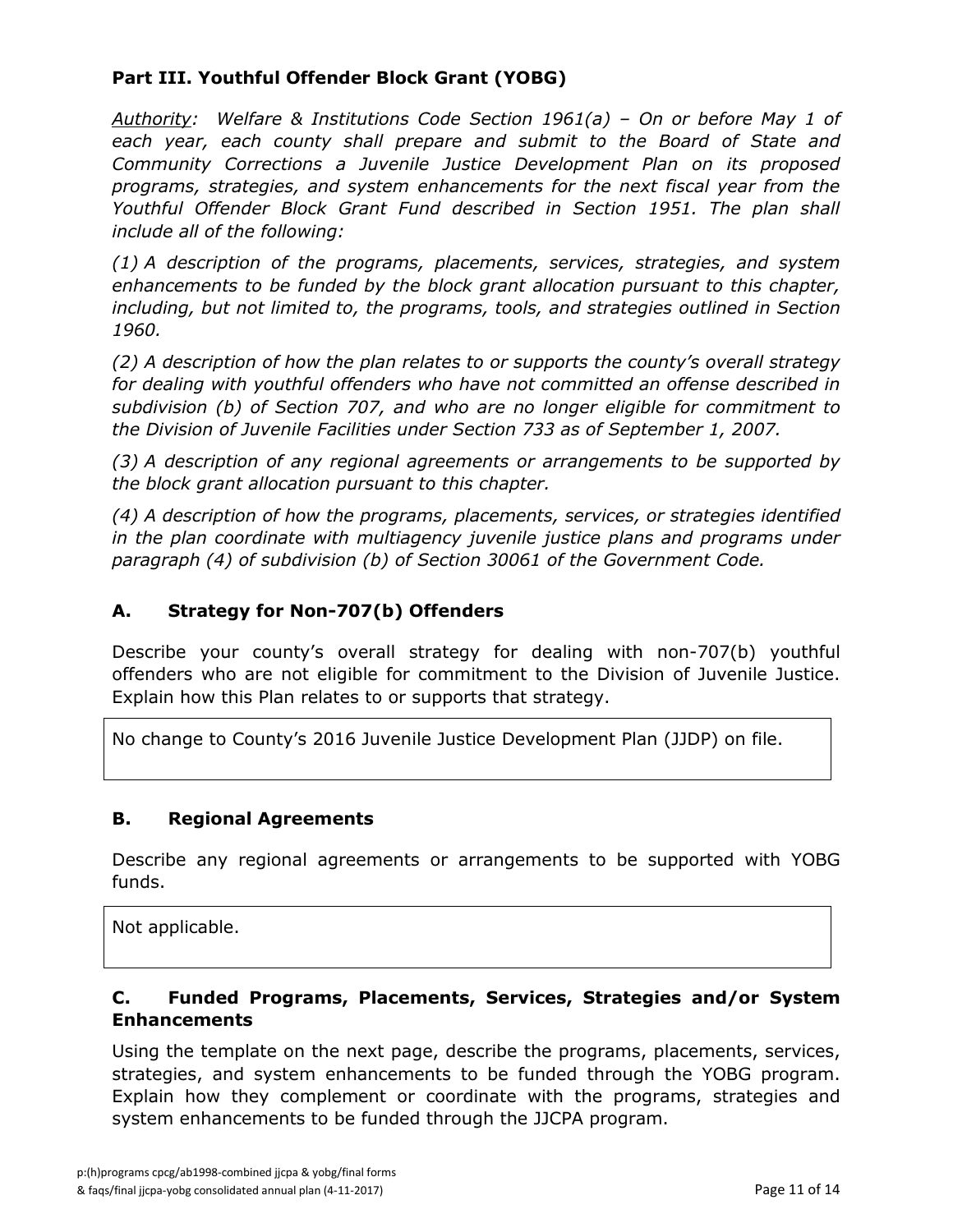### **YOBG Funded Program, Placement, Service, Strategy and/or System Enhancement**

*This template should be copied as many times as needed to capture every program, placement, service, strategy, and system enhancement you plan to fund next year.*

#### *Program Name:*

Outpatient sex offender and family-based violence counseling

#### *Nature of Coordination with JJCPA:*

The program will be funded by YOBG but will be available to any probation supervised youth, including those in a JJCPA funded program.

#### *Description:*

 The Probation Department intends to use reserve funds to enter into an agreement with a community-based provider for sex offender outpatient counseling and trauma-informed interventions for youth with histories of family violence. Youth returning from residential sex offender treatment programs will be referred to the program as a means to facilitate their return to the community and bolster safety considerations. Presently, the Department does not maintain an agreement with an agency for the expressed purpose of providing this specific intervention to probation youth, and instead relies on securing such services on a limited and as-needed basis, often within a program's current capacity.

 The agreement will also allow for specified youth to be referred for individual, group, or family counseling to address issues surrounding family or community violence. Many probation supervised youth have histories of trauma from exposure to violence and many have not had opportunities to receive appropriate treatment. The services will provide trauma-informed care to youth who were victims or witnesses to such violence, including those who may have had such experiences earlier in life.

 The Department will enter into an agreement for one year. Future agreements will depend on funding availability.

*This template should be copied as many times as needed to capture every program, placement, service, strategy, and system enhancement you plan to fund next year.*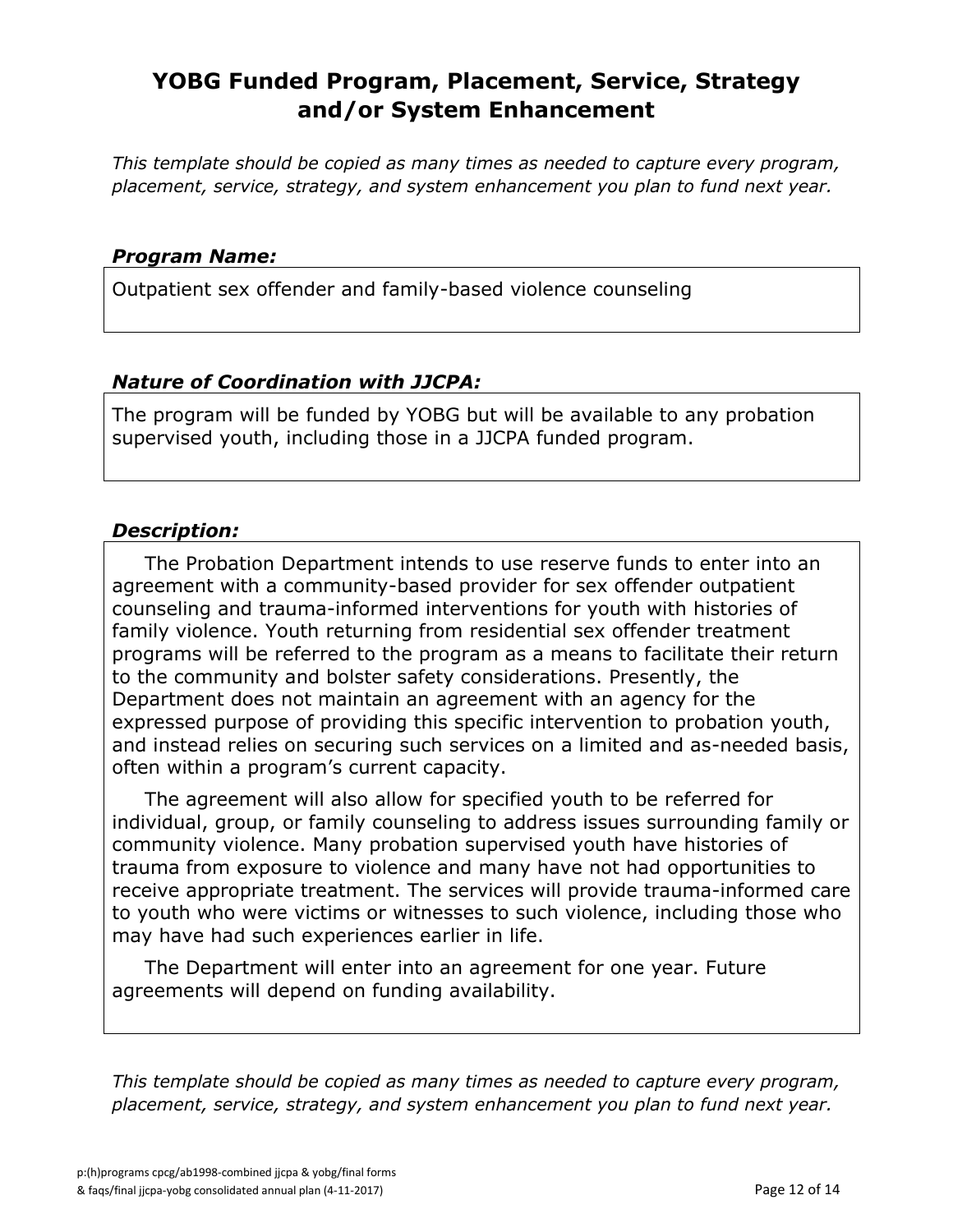Mentoring for the Racial and Ethnic Disparities (RED) grant.

#### *Nature of Coordination with JJCPA:*

 The mentoring program uses a long-standing curriculum that is evidencebased and currently in use in a YOBG funded program. The Probation Department is allocating one-time reserve funding to cover the cost for the portion of the program not covered by RED grant funds. JJCPA funds were not allocated for the program as they were directed to existing projects.

#### *Description:*

 The Probation Department is in the third year of a multi-year grant that targets racial and ethnic disparities in the juvenile justice system and other youth-serving systems such as child welfare and mental health. RED grant funds were used to support training, research, and mentoring. YOBG funds will be used to augment the RED grant funds used to provide the mentoring so that it can be fully implemented.

 The private vendor will provide training to 30 individuals from local organizations and agencies to facilitate the Los Compadres *Joven Nobles* mentoring curriculum with youth on probation as well as other youth within the community who are not on probation.

*This template should be copied as many times as needed to capture every program, placement, service, strategy, and system enhancement you plan to fund next year.*

#### *Program Name:*

Alternative Report and Resource Centers (ARRC)

#### *Nature of Coordination with JJCPA:*

 The program does not coordinate with JJCPA, except that services would target any youth on probation, including those on caseloads supervised by Officers funded by YOBG.